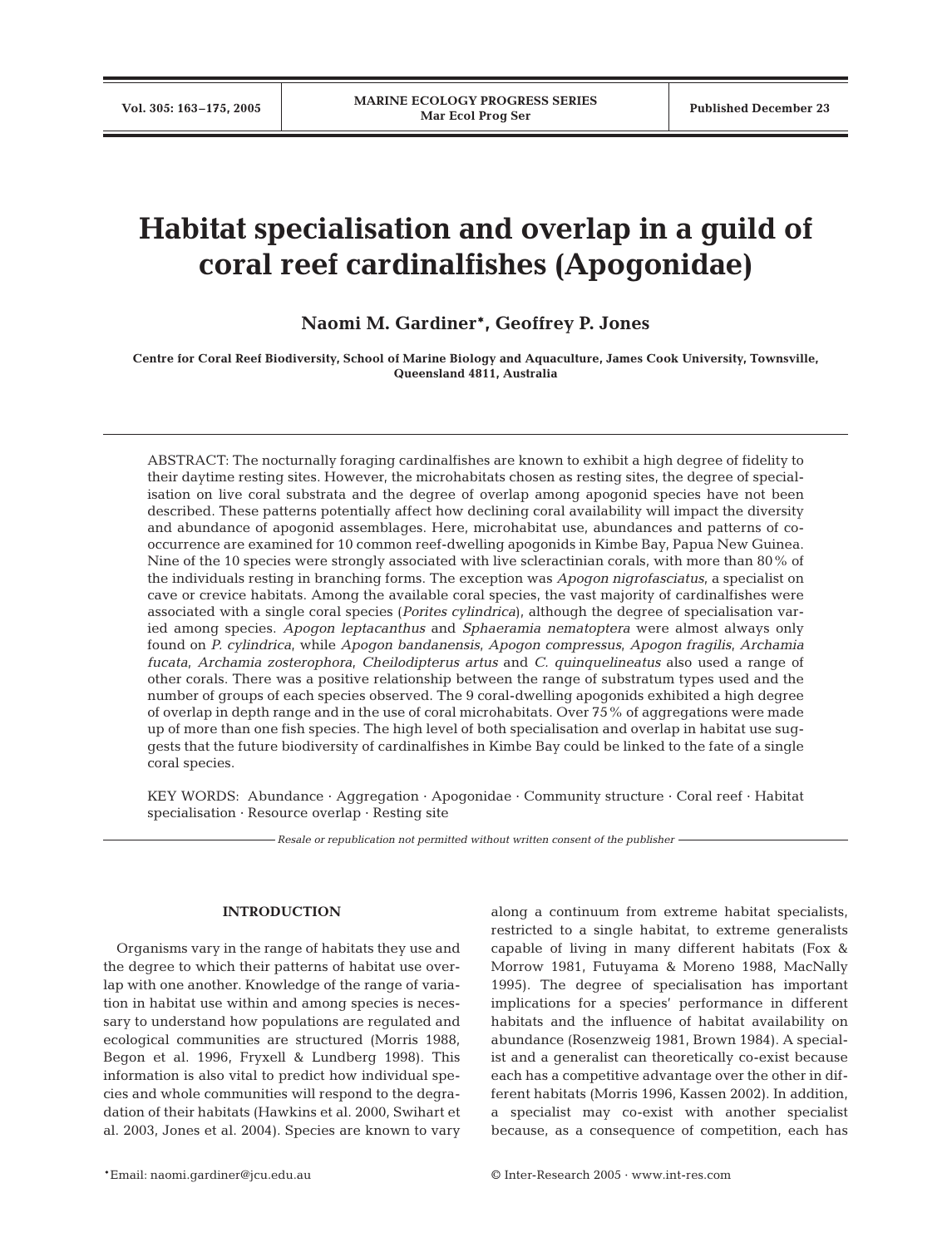become specialised on different habitats (MacArthur 1958, Hardin 1960, Schluter & Ricklefs 1993). The validity of these ecological theories relies on a description of the relationship between the degree of specialisation and overlap in ecological communities, which is often unknown.

Coral reef fishes are often dependent upon the underlying coral reef habitat for shelter and/or food. Reef fish ecologists have been divided over the degree of microhabitat specialisation, the degree to which the available microhabitats are partitioned amongst reef fish species and the degree to which the structure of reef fish communities is determined by habitat characteristics (Sale 1991, Williams 1991, Jones & Syms 1998, Munday & Jones 1998). Within any one family, reef fish species clearly vary both in the degree of microhabitat specialisation (Munday et al. 1997, Munday 2000, Bean et al. 2002) and in the degree to which they overlap with other fish species (Itzkowitz 1977, Robertson & Lassig 1980, Hourigan 1989, Fowler 1990, Clarke 1994, Green 1996, Öhman et al. 1998). If specialisation and overlap are linked, 3 broad patterns are possible. Firstly, communities may be composed primarily of generalists, which would inevitably overlap in habitat use. Secondly, communities may be composed primarily of specialists, but each species is specialised on different microhabitats (as predicted from competition theory). Finally, communities may be composed primarily of specialists on the same microhabitat, as might be expected if there is a single, highly preferred substrata for shelter or food. Which of these patterns best describes coral reef fish is unknown.

The degree of microhabitat specialisation and overlap in reef fish assemblages, and any linkage between them, has important ecological consequences (Jones et al. 2002). Firstly, theory predicts that among ecologically similar species, local abundance is positively related to the number of microhabitats used (Brown 1984, Hughes 2000), which appears to apply to a number of reef fish groups (Meekan et al. 1995, Munday 2000, Bean et al. 2002, Jones et al. 2002). Secondly, changes to habitat availability are predicted to affect habitat specialists more than habitat generalists (Swihart et al. 2003). Again a number of comparative studies have supported this conclusion (Clarke 1996, Munday 2004). While specialists may be more susceptible to habitat degradation, the ultimate effect on the whole community depends upon what proportion of species are specialised on microhabitats that are under threat. Communities composed of species with a high degree of microhabitat partitioning may be resistant to habitat degradation, provided that not all habitats are adversely affected. Conversely, if all species are specialised on the same microhabitat undergoing degradation, the whole community will be threatened (McKinney 1997). An understanding of these threats requires detailed knowledge of both niche breadth and overlap, which is lacking for most coral reef fish taxa.

Globally, many coral reefs are exhibiting a decline in coral cover due to a variety of anthropogenic sources (Hughes 1994, Sebens 1994, Wilkinson 2002, Gardner et al. 2003, Hughes et al. 2003, Jones et al. 2004). The degree to which declining coral will affect fish communities will depend upon their reliance on susceptible coral species. While some taxa (e.g. butterflyfishes) appear to be particularly dependent upon live coral as a food source, many others are not. Recently, Jones et al. (2004) showed that declining coral could affect a greater range of reef fish species than previously thought because of an underestimate of the species dependent upon coral at some stage in their life cycle. Many reef fish families have been neglected in studies of fish-habitat relationships, making it difficult to predict the community-wide effects of declining corals.

The cardinalfishes (Family Apogonidae) are one of the most abundant and diverse fish families on Indo-Pacific reefs (Munday & Jones 1998, Allen 2002). Despite their abundance, they are one of the least researched taxa and only limited information is available concerning their biology and ecology (Williams 1991, Munday & Jones 1998, Marnane & Bellwood 2002). Apogonids are small in body size and predominantly nocturnal planktivores, a feeding mode that suggests they may have little reliance on the structure of reef habitats. However, during the day cardinalfishes commonly form large, multispecific aggregations that are closely associated with the reef substratum, in particular with caves and branching corals (Vivien 1975, Chave 1978, Greenfield & Johnson 1990, Marnane 2001). A number of species exhibit strong fidelity to the same resting sites (Marnane 2000), suggesting that specific features of the habitat may be important. However, the degree of habitat specificity and niche partitioning at this scale has not been examined for this group.

In this study we examine the degree of apparent microhabitat specialisation and overlap in diurnal resting sites for common apogonid species in Papua New Guinea. The primary goal was to assess whether this community is primarily composed of habitat generalists, habitat specialists with little overlap among species or habitat specialists with substantial overlap among species. To examine the potential relationships between specialisation and overlap in the use of coral substrata and predict changes in response to declining coral cover, we collected species-specific information on the types and range of coral species used as resting sites. Based on the literature, we predicted that (1) the family as a whole would not be strictly dependent upon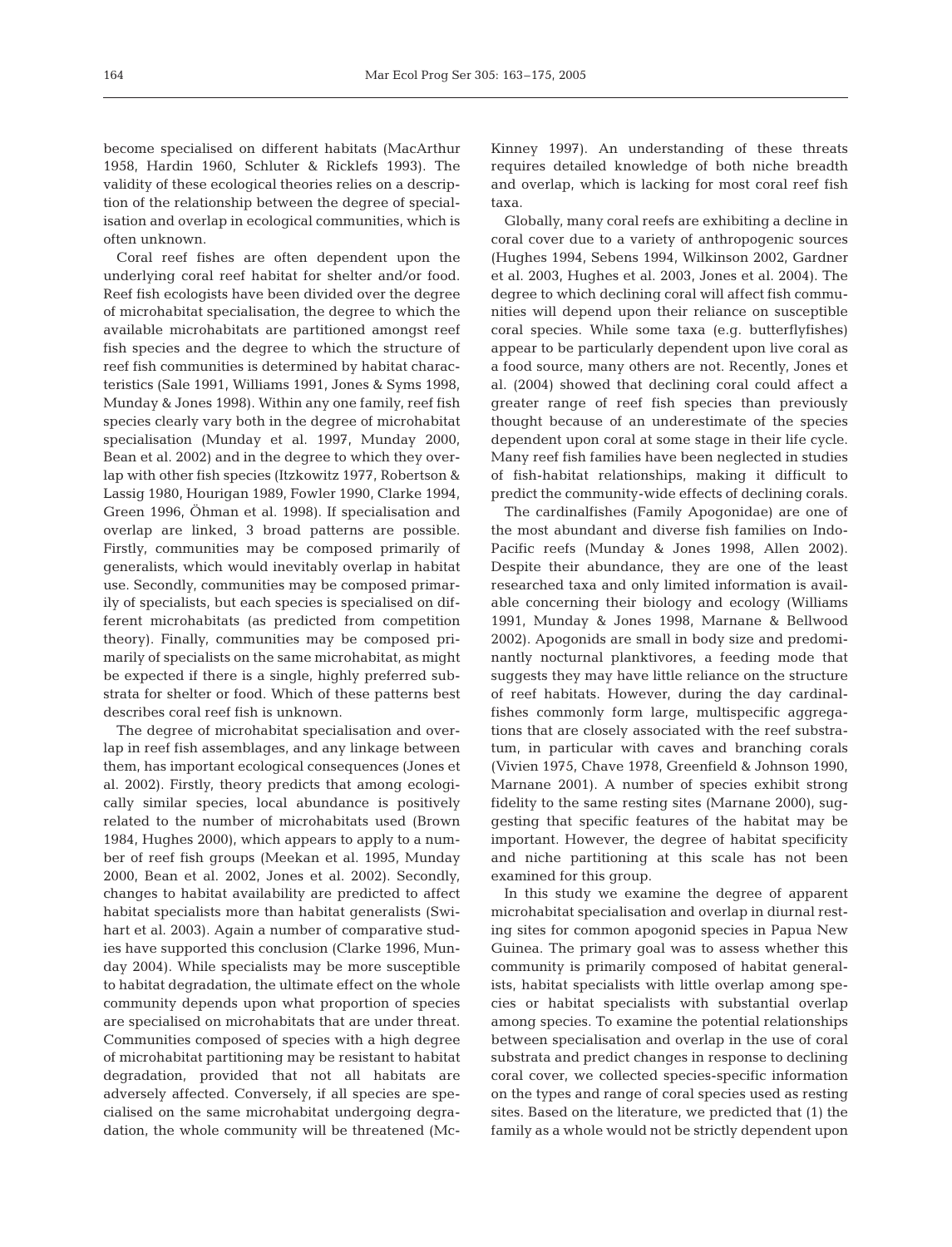live coral, (2) species would vary along a specialistgeneralist continuum in microhabitat use, (3) species would show a high level of partitioning of microhabitat resources, and (4) the degree of microhabitat specialisation would be negatively correlated to the relative local abundance of species. The ultimate goal was to assess the likely consequences of habitat degradation on community dynamics in this little studied group of coral reef fishes.

## **MATERIALS AND METHODS**

**Study site and species.** The field study was conducted at Kimbe Bay, West New Britain Province, Papua New Guinea (5° 30' S, 150° 05' E) in September 2003 (Fig. 1a). Kimbe Bay is a large, sheltered bay with little change in water temperature throughout the year  $(31 \pm 1^{\circ}C)$ . The bay's reefs have a large depth range, with many breaking the surface at low tide and extending to depths of >200 m. Apogonid surveys were conducted at 17 study sites, 10 near the Mahonia Na Dari Research and Conservation Centre and 7 near Schumann Island (Fig. 1b). The Family Apogonidae is the fifth most speciose reef fish family in the bay, with 36 species recently documented (Allen & Munday 1994).

**Apogonid surveys.** Microhabitat use by species was determined from surveys of back- and forereef slopes as well as from a number of lagoons at each study site. Censusing across zones provided a cross-section of fish distribution and species diversity at each site. Due to the aggregated and often cryptic nature of apogonids, a haphazard census method was used. Where the reef

profile permitted, each census began at 15 to 20 m with the diver swimming back and forth along the reef face in a zigzag fashion until reaching the reef flat, being careful not to survey the same area more than once. In lagoons or shallow reef slopes, census began from the reef base. All censuses took place between 09:00 and 17:00 h when fish were generally observed at resting sites. Upon observation of a cardinalfish group or individual, records were taken as to the species present, number of individuals (per species) in the group (estimated if >10), depth (to nearest 0.5 m) and microhabitat use. To ensure sampling sizes had sufficient statistical power, a minimum of 18 groups per site were recorded. The habitat use data from each site was collated.

The microhabitat used by individual cardinalfish was defined at 2 levels. The 1st level was a coarse classification that included a small number of both live and dead substrata. The categories were live, hard coral, soft coral, gorgonians, other organisms (e.g. anemones), dead coral (with identifiable morphology), rubble, bare rock, algae (macro and turf), sand and caves (Table 1). Where live, hard coral was utilised, a 2nd level of classification was applied, based on a combination of the coral genera and growth form (Table 1). This allowed the degree of specialisation on different corals to be assessed. Fish observed using rarer coral genera were recorded in 'other' categories based only on coral morphology. A total of 10 coarse microhabitat and 15 live, hard coral categories were distinguished (Table 1).

The microhabitats used were recorded as those within which individuals were first seen. Apogonids are relatively immobile on approach, making classifi-



Fig. 1. (a) Location of Kimbe Bay, New Britain Province, Papua New Guinea and (b) the 2 inshore areas where reefs were surveyed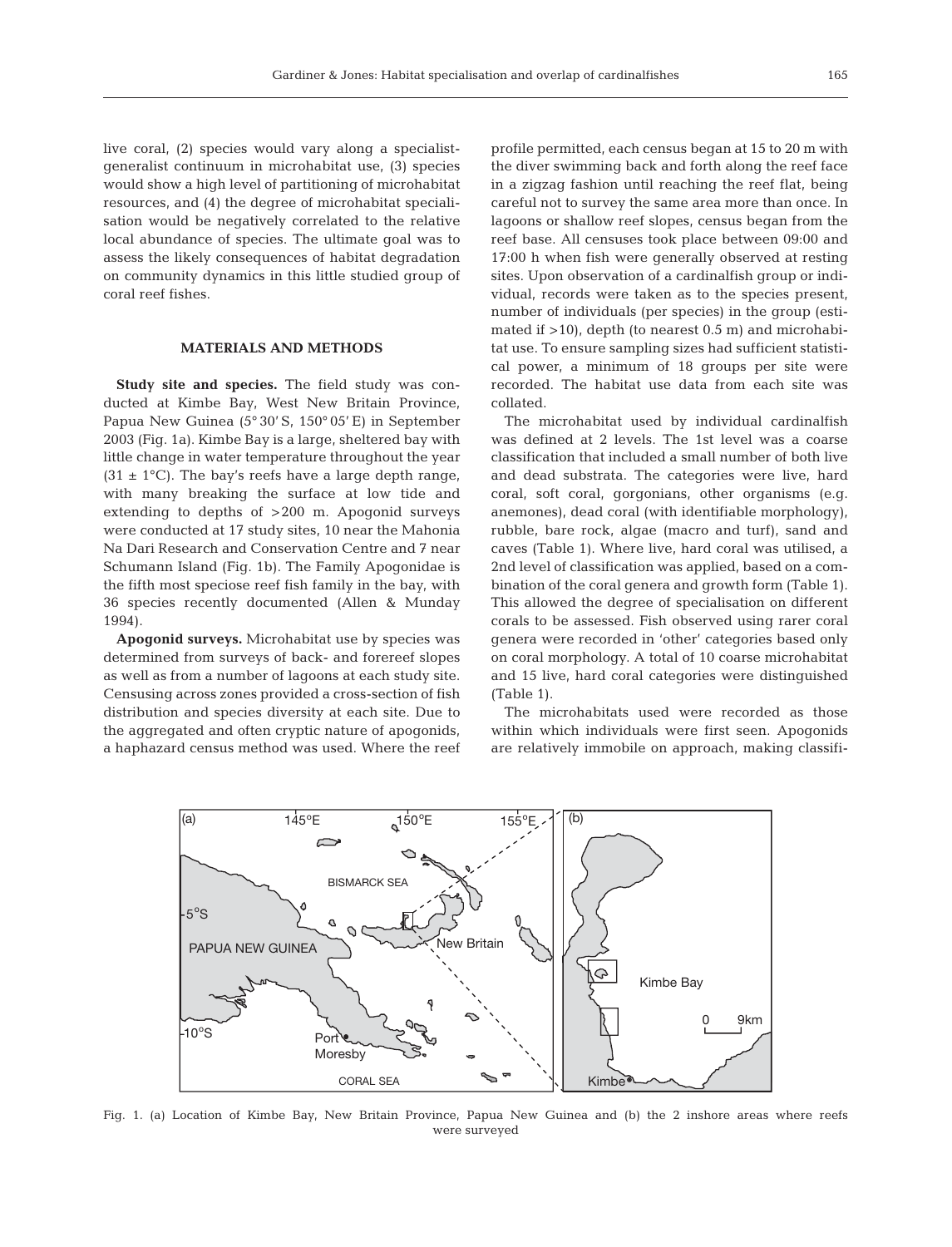| Table 1. Microhabitat categories used in this study |  |  |  |  |
|-----------------------------------------------------|--|--|--|--|
|-----------------------------------------------------|--|--|--|--|

| Coarse                                                                                                                                                   | Live, hard coral                                                                                                                                                                                                                                                                                                                                                                                   |
|----------------------------------------------------------------------------------------------------------------------------------------------------------|----------------------------------------------------------------------------------------------------------------------------------------------------------------------------------------------------------------------------------------------------------------------------------------------------------------------------------------------------------------------------------------------------|
| Live, hard coral<br>Soft coral<br>Gorgonians<br>Algae<br>Other organisms<br>Dead coral <sup>a</sup><br>Rubble <sup>b</sup><br>Bare rock<br>Sand<br>Caves | Acropora – arborescent<br>Acropora – bottlebrush<br>Acropora – bushy<br><i>Acropora</i> – corymbose<br>Anacropora - branching<br>Montipora - branching<br>Pavona – foliose branching<br>Pocillopora – branching<br>Porites cylindrica<br><i>Porites</i> – digitate branching<br>Seriatopora – branching<br>Millepora – branched plates<br>Other branching corals<br>Plating corals<br>Mound corals |
| <sup>a</sup> Coral genera and morphology identifiable<br>level                                                                                           | <sup>b</sup> Dead coral unidentifiable to taxonomic or morphological                                                                                                                                                                                                                                                                                                                               |

cation of microhabitats straightforward. Individuals and aggregations were occasionally seen between or within 2 habitat types. In this case both habitat types were recorded. Apogonids observed within caves, rubble crevices or ledges under coral colonies (dead or alive) were recorded as primarily using a cave habitat, rather than the underlying substratum (e.g. of sand, rubble or encrusting organisms) since the former clearly offered the dominant habitat structure.

**Microhabitat availability.** Line transects were conducted at each site to assess the availability of each microhabitat. Four 50 m transects were laid randomly across the reef slope at depths of 0, 2, 6 and 10 m. This depth range was sufficient as the majority of cardinalfishes (97.6% of individuals) were observed at or above 10 m. Each tape was marked with 100 randomly allocated points and the substratum directly beneath each point recorded. Substrata were recorded as coarse microhabitat and live, hard coral categories as per fish censuses (Table 1).

**Microhabitat specialisation.** The relative specialisation of each cardinalfish species was assessed by comparing the absolute number of substrata used, both in terms of coarse microhabitat categories and of live, hard coral substrata. Only species for which >50 individuals and >10 groups were recorded were used for comparisons of microhabitat associations. Proportional use of microhabitat categories by these species was calculated using the total number of observed individuals.

Chi-square goodness of fit statistics were applied to test the frequencies of habitat use against habitat availability. Use of live, hard corals was only examined when species showed >10% proportional use of this

coarse microhabitat category. In order to meet assumptions of chi-square methodology, a number of live coral categories were pooled to ensure that no more than 20% of expected counts were less than 5 and all were above 1 (Zar 1999). Frequencies of cave use were not included because availability of this coarse microhabitat substrate could not be measured. Chi-square goodness of fit statistics require that each individual's resource use be independent of other animals. Because apogonids aggregate, we used the proportion of groups using particular habitats, rather than the proportion of individuals, to compare with habitat availability.

Resource selection ratios quantified each species' degree of specialisation on different microhabitats. Manly et al.'s (2002) resource selection Sampling Protocol A, Design I, was followed because it allowed for random sampling of used resource units and available resource units at the population level. The formula to calculate resource selection ratios was:

$$
\hat{w}_i = o_i/\pi_i
$$

where  $\hat{w}_i$  is the resource selection probability function, *oi* is the proportion of coarse microhabitat *i* or coral *i* used and  $\pi$ <sub>*i*</sub> is the proportion of resource unit *i* available to the fish population (Manly et al. 2002). Because of multiple comparisons, Bonferroni *Z* corrections were used to calculate 95% confidence intervals (CI) for each ratio, following the formula:

$$
Z_{a/2k}\sqrt[4]{[\,o_i\,(1-o_i)/(U_{+}\,\pi_i^{\,2})\,]}
$$

where  $Z_{a/2k}$  is the critical value of the standard normal distribution corresponding to an upper tail area of  $a/2k$ ,  $a = 0.05$ ,  $k =$  number of habitats used, and  $U_{+}$  is the estimated number of groups (per species) observed using that habitat type. Selection indices  $(\pm 95\% \text{ CI})$ above the value of 1 indicate significantly positive habitat use, while those below 1 indicate negatively significant use and those encompassing 1 show that habitat use is in proportion to habitat availability (not significant).

**Niche overlap.** The horizontal distribution of cardinalfish species was assessed using the percentage similarity measure (Krebs 1999). In this manner the composition of each zone was compared to that in other zones. Niche overlap between each species on coarse and live coral microhabitats was also calculated using the percentage similarity measure. The percentage of overlap on microhabitats is calculated by:

$$
P_{jk} = \left[\sum_{i=1}^{n} (\text{minimum } p_{ij}, p_{ik})\right] \times 100
$$

where  $P_{jk}$  is the percentage overlap between species  $j$  and species  $k$ ,  $p_{ij}$  is the proportion microhabitat  $i$  is of the total microhabitats used by species  $j$ ,  $p_{ik}$  is the pro-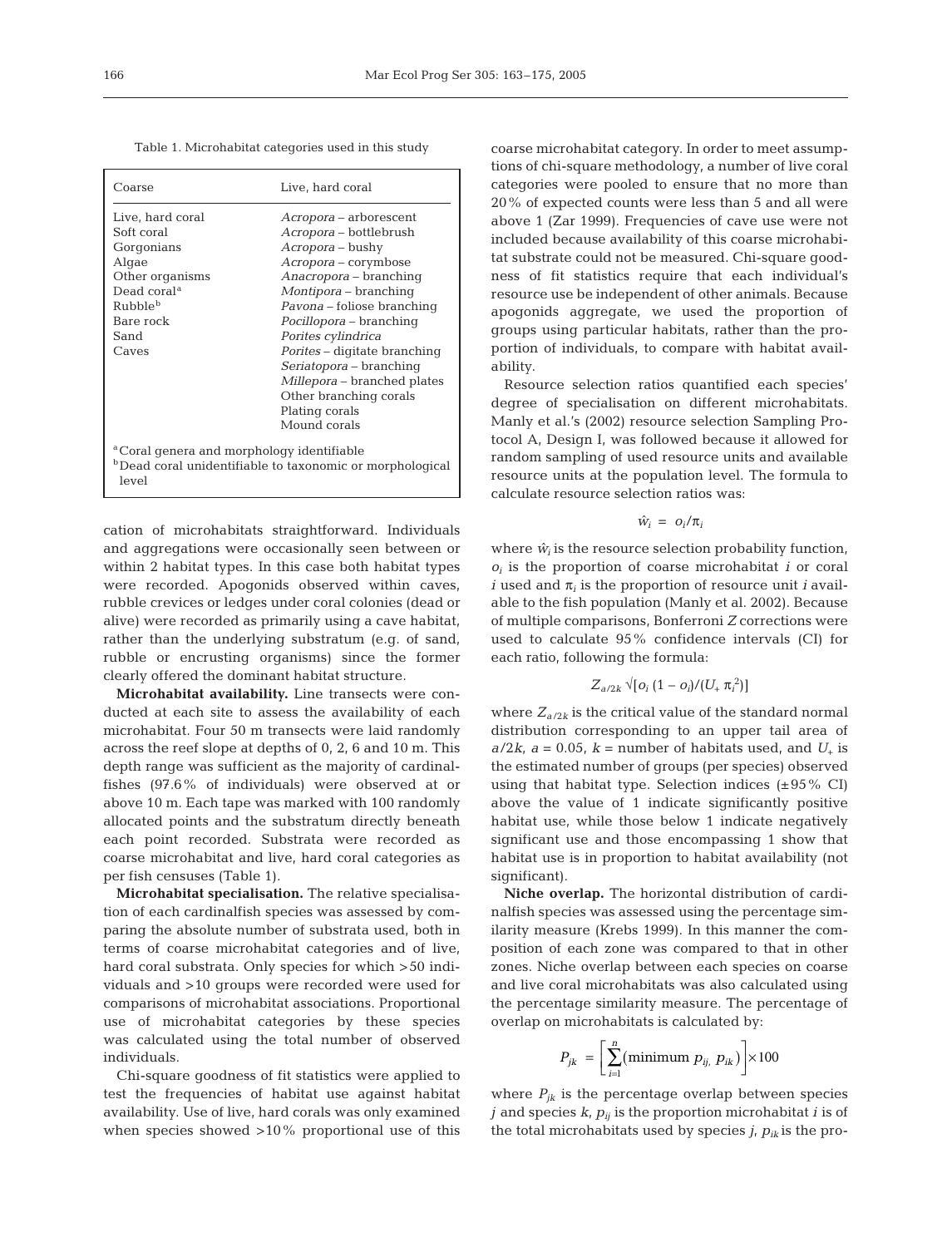167

portion microhabitat *i* is of the total microhabitats used by species *k*, and *n* is the total number of microhabitat categories (Krebs 1999). The degree of habitat partitioning on coral substrata was further examined by evaluating the frequency of multispecific colony formations. Aggregations were defined a priori as groups with >10 individuals occupying the same coral head.

**Specialisation: abundance relationship.** Linear regression was applied to test the relationship between microhabitat specialisation and local abundance. The relative degrees of specialisation on both coarse microhabitats and live coral substrata were compared using the number of microhabitats used. The relative local abundance of each species was based both on the estimated number of individuals and on the number of groups per species.

## **RESULTS**

### **General patterns**

A total of 25 species, 5 genera and ca. 12 500 individual cardinalfish were observed on Kimbe Bay coral reefs (Table 2). The community was clearly dependent on live, hard coral as the primary resting habitat. Only 3 of 25 species were not observed in live coral and less

Table 2. Observed apogonid species and relative abundance. \*: 10 species used in microhabitat analyses

| Apogonid species                | N <sub>0</sub> .   |                | % Live coral use |  |  |  |
|---------------------------------|--------------------|----------------|------------------|--|--|--|
|                                 | individuals groups |                | (individuals)    |  |  |  |
|                                 |                    |                |                  |  |  |  |
| Apogon fragilis*                | 2721               | 23             | 94.5             |  |  |  |
| Cheilodipterus quinquelineatus* | 2614               | 311            | 81.5             |  |  |  |
| Archamia zosterophora*          | 2415               | 60             | 100.0            |  |  |  |
| Apogon leptacanthus*            | 1609               | 19             | 100.0            |  |  |  |
| Apogon compressus*              | 840                | 111            | 96.7             |  |  |  |
| Cheilodipterus artus*           | 800                | 65             | 81.9             |  |  |  |
| Apoqon cyanosoma                | 408                | 7              | 2.0              |  |  |  |
| Apogon nigrofasciatus*          | 383                | 124            | 6.3              |  |  |  |
| Apogon bandanensis*             | 154                | 22.2           | 96.1             |  |  |  |
| Archamia fucata*                | 140                | 11             | 100.0            |  |  |  |
| Sphaeramia nematoptera*         | 59                 | 14             | 100.0            |  |  |  |
| Apogon fraenatus                | 38                 | 11             | 26.3             |  |  |  |
| Apogon novemfasciatus           | 35                 | 10             | 62.9             |  |  |  |
| Apogon moluccensis              | 30                 | 1              | 100.0            |  |  |  |
| Apogon ventrifasciatus          | 30                 | 1              | 100.0            |  |  |  |
| Apogon multilineatus            | 26                 | 20             | 15.4             |  |  |  |
| Archamia biguttata              | 20                 | 4              | 100.0            |  |  |  |
| Archamia macroptera             | 20                 | 1              | 100.0            |  |  |  |
| Apogon taeniophorus             | 19                 | 15             | 0.0              |  |  |  |
| Apogon kallopterus              | 10                 | 7              | 30.0             |  |  |  |
| Cheilodipterus alleni           | $\overline{4}$     | 3              | 0.0              |  |  |  |
| Apogon fuscus                   | 4                  | $\overline{2}$ | 100.0            |  |  |  |
| Apogon trimaculatus             | 3                  | 3              | 66.7             |  |  |  |
| Foa brachygamma                 | $\overline{2}$     | 3              | 0.0              |  |  |  |
| Cheilodipterus macrodon         | $\mathbf{1}$       | 1              | 100.0            |  |  |  |
|                                 |                    |                |                  |  |  |  |

than half the species were ever observed on non-living coral substrata (Table 2). We observed 10 species from 4 genera with sufficient individual (>50) and group (>10) abundance to carry out detailed analyses of habitat associations (Table 2). Rarer species were usually resting in either live, branching corals or in rubble crevices. Species that were only observed in non-living coral substrata were also rare (e.g. *Apogon taeniophorus*, *Apogon trimaculatus*, and *Foa brachygamma*).

#### **Degree of specialisation on coarse microhabitats**

Species varied in the number of coarse microhabitats occupied (Fig. 2). Nine of the 10 relatively common species *(Apogon nigrofasciatus* excluded) occupied live hard coral with >75% frequency, while soft coral, gorgonians, other organisms, dead coral, rubble and sand microhabitats were utilised in less than 18% of observations (Fig. 2). Live coral cover made up less than 25% of the substrata (Fig. 3a). No species was distributed according to availability of coarse microhabitats (Chi-square goodness-of-fit test:  $\chi^2$  > 5.5, df = 8, p < 0.05). Apart from *A. nigrofasciatus*, all species occupied live hard coral more frequently than expected from substrata availability (Table 3a). This substratum was the only habitat ever utilised signifi-

cantly more than availability predicted (Table 3a).

Although most species were to a large degree specialised on live coral, individual species did vary in the degree of specialisation. *Archamia fucata*, *Archamia zosterophora*, *Apogon leptacanthus* and *Sphaeramia nematoptera* exhibited the highest degree of specialisation at the level of coarse microhabitats, occupying 1 to 2 substrata each (Fig. 2). When 2 substrata were used, one was always live, hard coral and the other an adjacent microhabitat. *Apogon bandanensis* and *Apogon fragilis* both utilised 4 categories (Fig. 2). Dead coral, rubble and gorgonians (*A. fragilis* only) were occupied in proportion to their availability (Table 3a). *Apogon compressus*, *Cheilodipterus artus* and *C. quinquelineatus* were the less specialised species of the group. Other than live coral use, *A. compressus* and *C. artus* utilised 2 to 3 other habitats in accordance with availability and 1 less frequently than expected (Table 3a). *C. quinquelineatus* occupied 7 coarse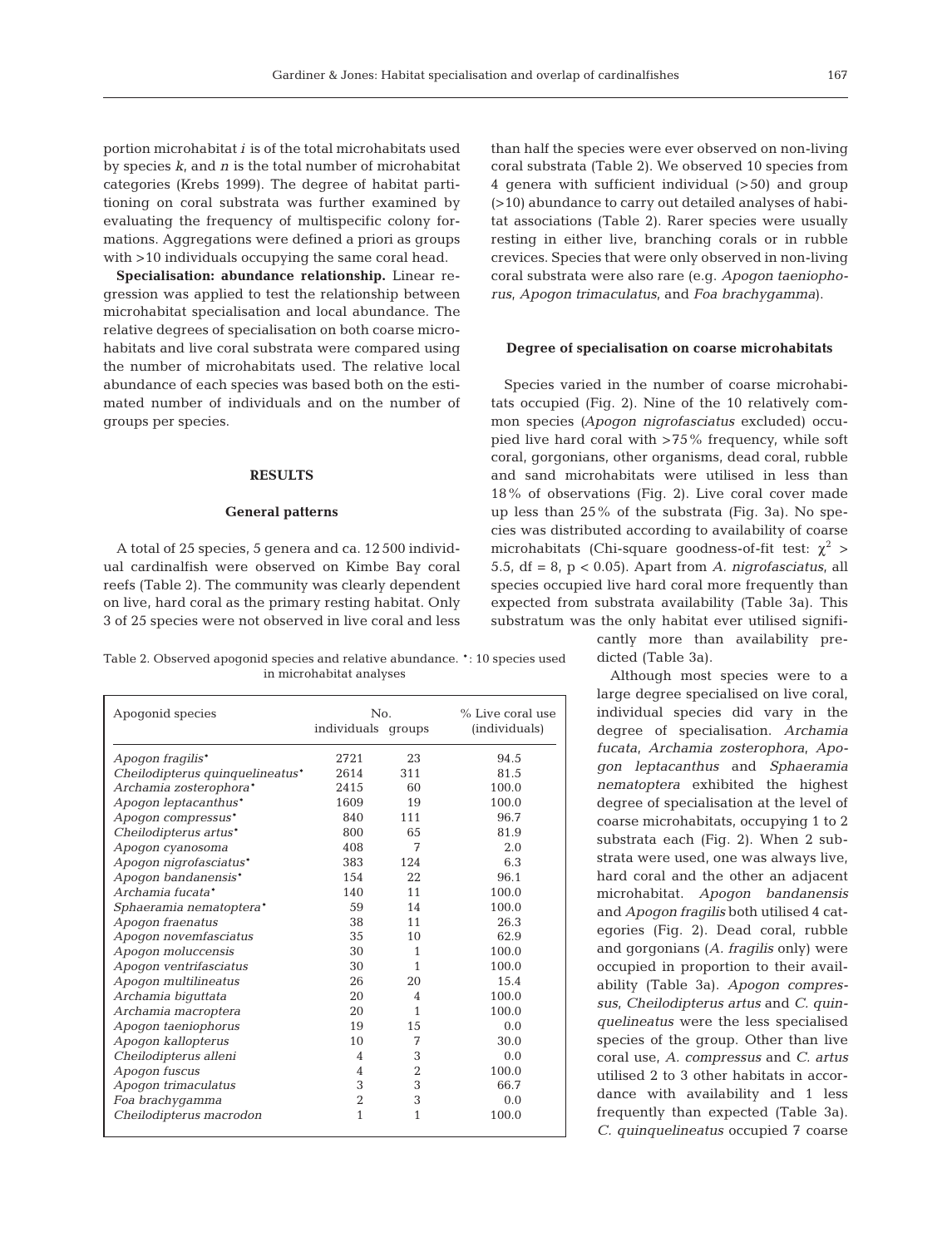

Fig. 2. Relative proportions of populations of 10 common apogonid species associated with the different coarse microhabitats, including living and non-living substrata (n = estimated no. of individuals sampled per species)

substrata categories. It occupied most non-living coral substrata in proportion to their availabilities (Table 3a). The remaining species *Apogon nigrofasciatus* predominantly used cave habitats (Fig. 2). Unlike other common species, it occupied live, hard coral less frequently than expected on the basis of availability (Table 3). Gorgonians were the only coarse microhabitat it used in proportion to its availability.

### **Degree of specialisation on live coral substrata**

The 9 cardinalfish species associated with live coral exhibited an apparent selection for *Porites* *cylindrica* outcrops (Figs. 3 & 4). The proportion of individuals associated with this single coral species ranged from 24% in *Cheilodipterus quinquelineatus* to 94% in *Apogon leptacanthus*. Branching corals accounted for less than 21% of the available live coral cover, and *P. cylindrica* accounted for less than 5% (Fig. 3). Although all fish species varied in the range of live, hard corals occupied, none of these 9 species was distributed according to the availability of coral substrata (Chi-square goodnessof-fit test:  $\chi^2 > 15.5$ , df = 8, p < 0.05). Of all the coral species used, only branching forms were ever occupied more frequently than expected on the basis of availability (Table 3b). Of these, *P. cylindrica* was always occupied more frequently than expected.

Cardinalfish species varied in their degree of specialisation on particular coral genera and growth forms. *Apogon leptacanthus* and *Sphaeramia nematoptera* exhibited the highest degree of apparent specialisation on live, coral taxa, utilising 2 and 3 categories respectively (Fig. 4). Over 90% of individuals in these species used *Porites cylindrica*. *Acropora* and *Anacropora* (*S. nematoptera* only) branching corals were occupied in proportion to their availability (Table 3b). *Apogon fragilis* was found in 4 branching coral categories, but only *P. cylindrica* was used more frequently than expected (Fig. 4, Table 3b). *Archamia fucata, Archamia zosterophora, Apogon bandanensis, Apogon compressus* and *Cheilodipterus artus* utilised a wider range of

coral categories. However, 39 to 66% of groups were in *P. cylindrica*, far above that expected on the basis of availability. *A. compressus* and *A. zosterophora* also occupied *Anacropora* and digitate *Porites* (*A. compressus* only) more than predicted by habitat availabilities (Table 3b). *C. quinquelineatus* was clearly the least specialised apogonid species, using all 15 live, hard corals (Fig. 4). Like other species, it occupied *P. cylindrica* more than any of the other corals. Of the 9 pooled coral categories, *P. cylindrica*, arborescent *Acropora*, and *Anacropora* were occupied more frequently than expected and non-branching corals less frequently than expected if this species was a complete generalist (Table 3b).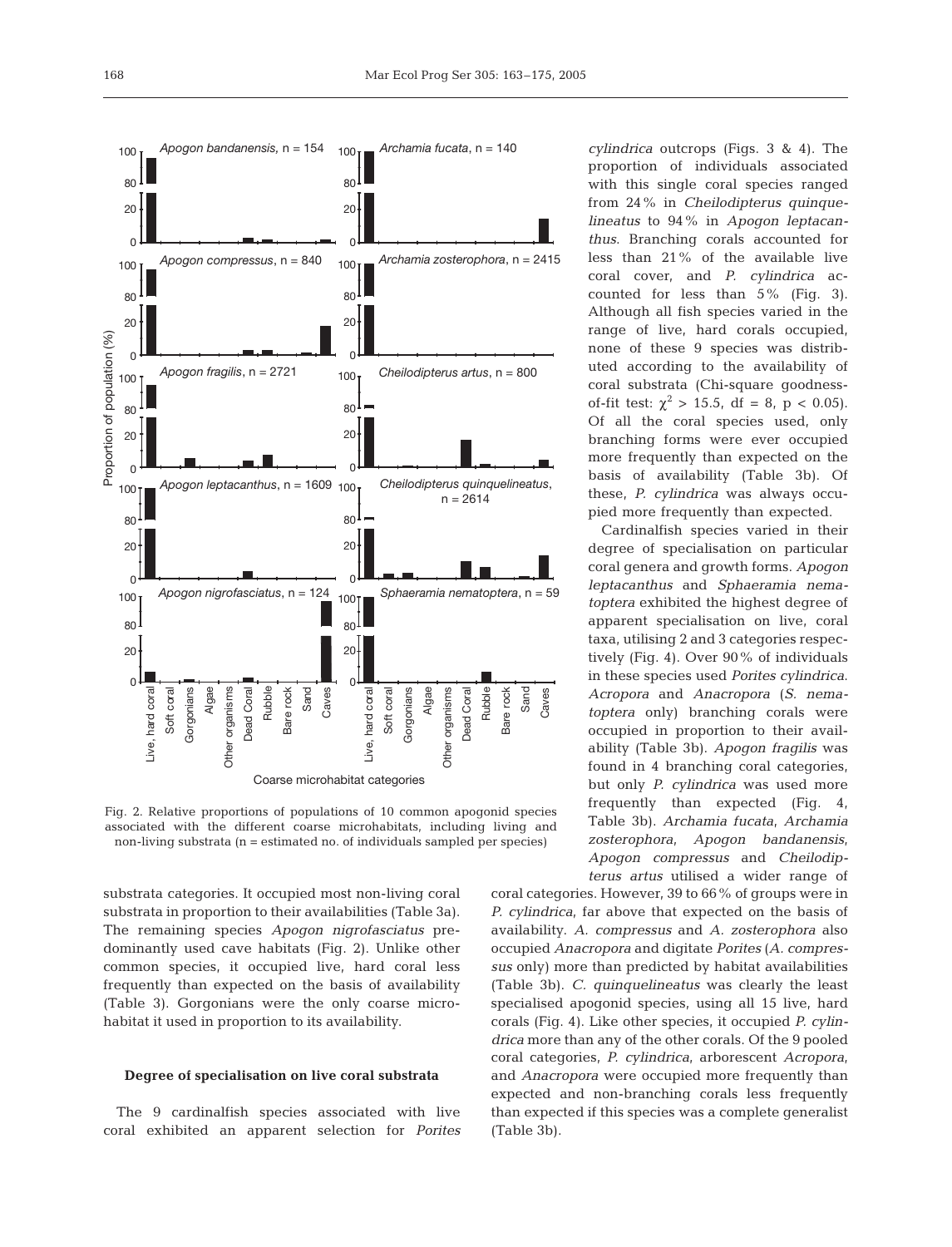## **Niche overlap**

The 10 common cardinalfish species exhibited very high levels of overlap in their use of habitats with respect to zonation, depth and microhabitat use. The communities of cardinalfish species observed within

backreef, forereef and lagoons were highly similar with pair-wise percentage similarities each greater than 66% (Forereef: Backreef: 89.76%, Forereef: Lagoon 66.14%, Backreef: Lagoon 71.41%). There was a significant difference in observed mean depths *(F* = 2.60,  $p < 0.01$ ; however, the depth range of species



Fig. 3. Relative cover of different microhabitat types based on field estimates of (a) coarse microhabitat categories, including living and non-living substrata, and (b) live coral substrata

Table 3. Significance of habitat use by 10 common Apogonid species in Kimbe Bay using resource selection ratios and Bonferroni *Z*-corrected 95% confidence intervals (Manly et al. 2002). (a) Use of coarse microhabitat substrata. (b) Use of live, hard coral substrata (*Apogon nigrofasciatus* excluded). (=) Habitat used in proportion to availability, (+) habitat used significantly more than expected, (–) habitat used significantly less than expected, (U) habitat not used

|                                                                                                 | bandanensis<br>Apogon | compressus<br>Apogon     | Apogon<br>fragilis | leptacanthus<br>Apogon | nigrofasciatus<br>Apogon | Archamia<br>fucata | zosterophora<br>Archamia | Cheilodipterus<br>artus | quinquelineatus<br>Cheilodipterus | nematoptera<br>Sphaeramia |
|-------------------------------------------------------------------------------------------------|-----------------------|--------------------------|--------------------|------------------------|--------------------------|--------------------|--------------------------|-------------------------|-----------------------------------|---------------------------|
| (a)                                                                                             |                       |                          |                    |                        |                          |                    |                          |                         |                                   |                           |
| Live, hard coral                                                                                | $\ddot{}$             | $^{+}$                   | $^{+}$             | $^{+}$                 | $\qquad \qquad -$        | $^{+}$             | $^{+}$                   | $^{+}$                  | $^{+}$                            | $^{+}$                    |
| Soft coral                                                                                      | U                     | U                        | U                  | U                      | U                        | U                  | U                        | U                       | $=$                               | U                         |
| Gorgonians                                                                                      | U                     | $=$                      | $=$                | U                      | $=$                      | U                  | U                        | $=$                     | $=$                               | U                         |
| Other organisms                                                                                 | U                     | U                        | U                  | U                      | U                        | U                  | U                        | U                       | $=$                               | U                         |
| Dead coral                                                                                      | $=$                   | $=$                      | $=$                | $=$                    | -                        | U                  | U                        | -                       | $=$                               | U                         |
| Rubble                                                                                          | $=$                   | $=$                      | $=$                | U                      | U                        | U                  | U                        | $=$                     | $=$                               | $=$                       |
| Sand                                                                                            | U                     | $\overline{\phantom{0}}$ | U                  | U                      | U                        | U                  | U                        | U                       | $=$                               | U                         |
| Algae                                                                                           | U                     | U                        | U                  | U                      | U                        | U                  | U                        | U                       | U                                 | U                         |
| Bare rock                                                                                       | U                     | U                        | U                  | U                      | U                        | U                  | U                        | U                       | U                                 | U                         |
| (b)                                                                                             |                       |                          |                    |                        |                          |                    |                          |                         |                                   |                           |
| Acropora - arborescent                                                                          | $=$                   | $=$                      | $=$                | $=$                    |                          | U                  | U                        | $=$                     | $^{+}$                            | U                         |
| Acropora - other branching                                                                      | U                     | $=$                      | U                  | U                      |                          | $=$                | U                        | $=$                     | $=$                               | $=$                       |
| Anacropora - branching                                                                          | $=$                   | $^{+}$                   | $=$                | U                      |                          | U                  | $^{+}$                   | $=$                     | $^{+}$                            | $=$                       |
| Pavona - foliose branching                                                                      | $=$                   | $=$                      | U                  | U                      |                          | $=$                | $=$                      | $=$                     | $=$                               | U                         |
| Porites cylindrica                                                                              | $^{+}$                | $^{+}$                   | $^{+}$             | $^{+}$                 |                          | $\ddot{}$          | $^{+}$                   | $^{+}$                  | $^{+}$                            | $^{+}$                    |
| Porites - digitate branching                                                                    | $=$                   | $^{+}$                   | U                  | U                      |                          | U                  | $=$                      | $=$                     | $=$                               | U                         |
| Other branching <sup>a</sup>                                                                    | $=$                   | $=$                      | $=$                | U                      |                          | U                  | $=$                      | $=$                     | $=$                               | U                         |
| Plating                                                                                         | U                     | $\overline{\phantom{0}}$ | U                  | U                      |                          | $=$                | -                        | U                       | $\overline{\phantom{0}}$          | U                         |
| Mounds, encrusting and other                                                                    |                       |                          | U                  | U                      |                          |                    | U                        | $=$                     | -                                 | U                         |
| <sup>a</sup> Includes Millepora, Montipora, Pocillopora, Seriatopora and other branching corals |                       |                          |                    |                        |                          |                    |                          |                         |                                   |                           |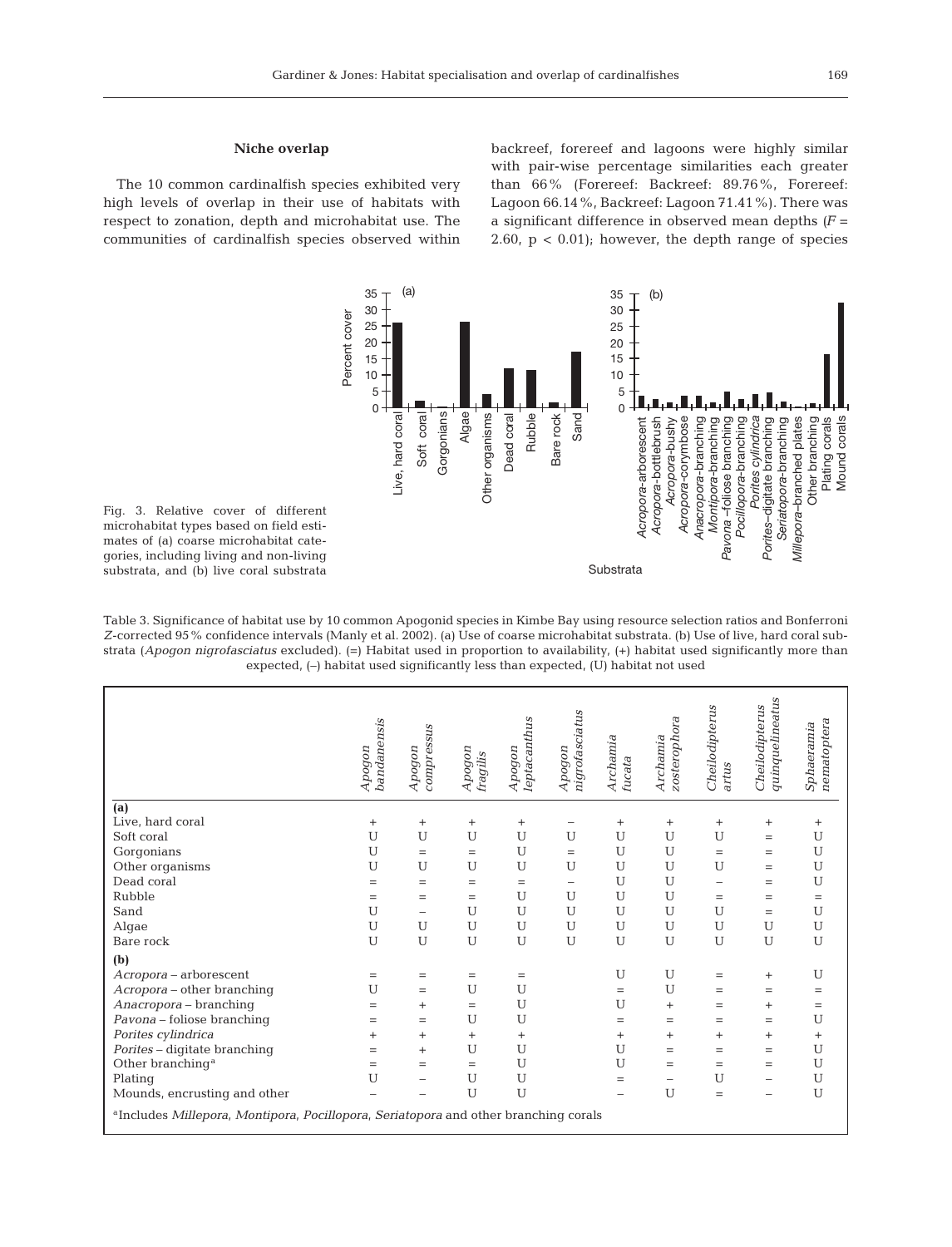

Fig. 4. Relative proportions of populations of 9 common apogonid species associated with different live coral substrata (n = estimated no. of individuals sampled per species)

broadly overlapped in shallow water (Fig. 5). There were strong positive relationships between the depth ranges of species and the ranges of coarse substrata  $(r = 0.86, p < 0.01)$  and coral types used  $(r = 0.96, p <$ 0.001). That is, species with the widest depth distributions tended to be less specialised in terms of substratum use.

With the exception of the cave dweller *Apogon nigrofasciatus*, niche overlap on coarse microhabitat subdivisions was always higher than 80% (Table 4a). This reflects the high level of use of live coral in 9 of the 10 most abundant species. The lowest pair-wise overlap generally occurred between species that contrasted in their degree of apparent specialisation (e.g. 81.5% overlap between *Archamia fucata* and *Cheilodipterus artus*, and 81.9% overlap between *Archamia zosterophora* and *C. quinquelineatus*). *A. nigrofasciatus* clearly utilised different niche space than other apogonids, its highest overlap being with the less specialised *C. quinquelineatus* (10.7%).

Niche overlap estimates were also high on live coral subdivisions, reflecting the high level of use of a single coral species (*Porites cylindrica*) (Table 4). Generally, the more specialised on this coral type the 2 species being compared were, the higher their overlap. Similarly, the least specialised species exhibited highest overlap with each other (e.g. 71.5% between *Cheilodipterus quinquelineatus*, *C. artus* and *Apogon compressus*). The lowest niche overlap values occurred between the most and least specialised species. For example, 35.9% between *Apogon leptacanthus* and *C. quinquelineatus*, 34.6% between *Sphaeramia nematoptera* and *C. quinquelineatus*, and 33.3% between *Archamia fucata* and *C. quinquelineatus*.

Apogonids not only exhibited a high degree of overlap in habitat use, they also frequently co-occurred in the same coral. Multispecific aggregations of cardinalfishes accounted for >75% of 74 aggregations on *Porites cylindrica* of >10 individuals (Fig. 6). There were usually 1 to 4 species per aggregation (16 to 27% occurrence) with 3 the most number of species recorded (27%). The highest species richness in a single aggregation was 7 species, but this was rare (2.7% frequency).

#### **Relationship between specialisation and abundance**

The abundance per species was positively related to the range of coarse and live coral microhabitats used, but only when measured as the number of groups per species (Fig. 7). That is, the more specialised a species was, the rarer groups were (Fig. 7a,c). For example, only 19 *Apogon leptacanthus* groups and 14 *Sphaeramia nematoptera* groups were found compared to 311 groups of the less specialised *Cheilodipterus quin-*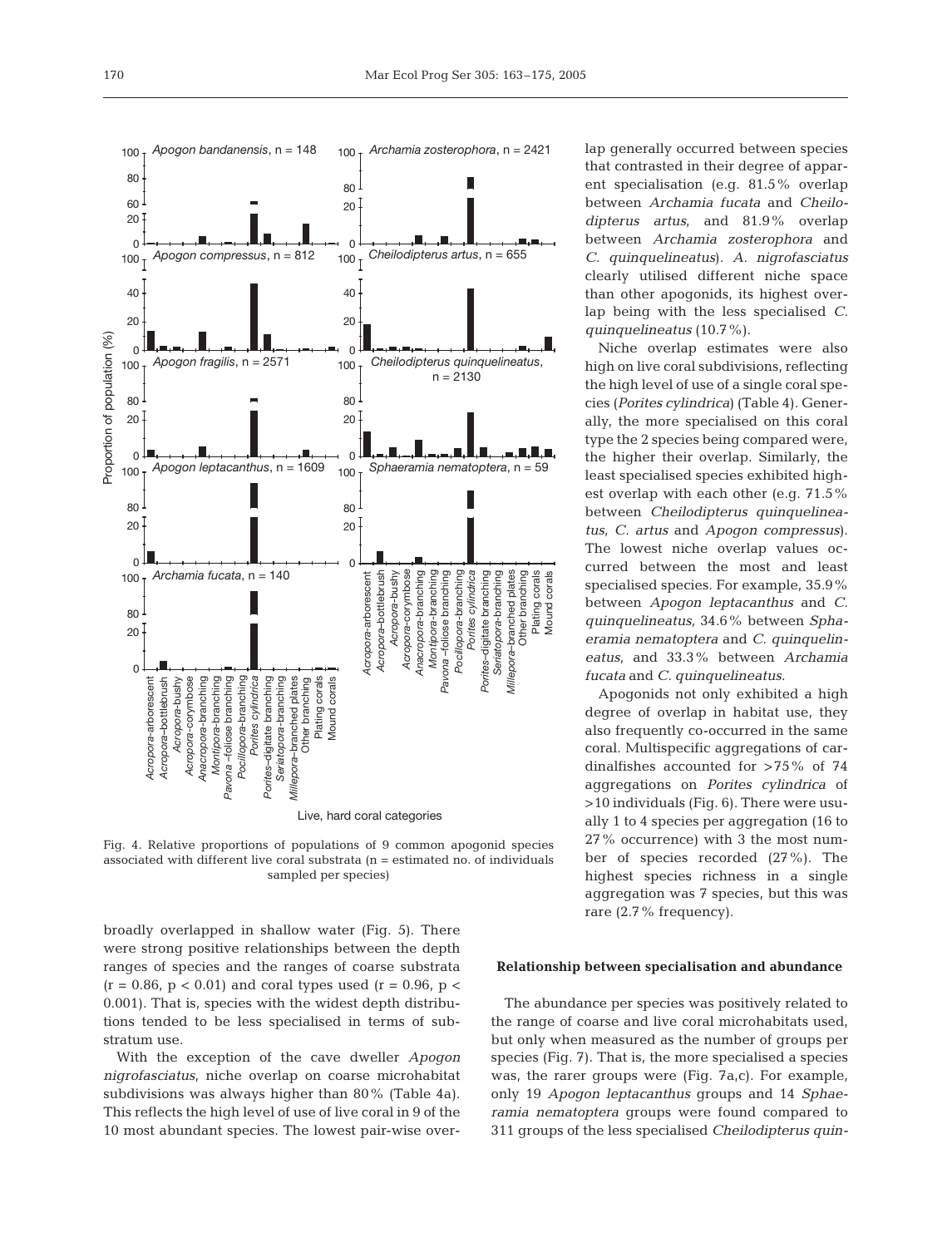*quelineatus* (Table 2). The number of individuals per species was not correlated to the number of habitats they occupied (Fig. 7b,d). There was a poor relation-



Fig. 5. Depth distributions of 10 common apogonid species, including mean depth (horizontal line), standard error (vertical rectangle), total depth range (vertical line) and no. of groups per species

ship between the number of groups and the number of individuals  $(r = 0.36, p > 0.05)$ , which explains the lack of correspondence between the 2 levels of examining specialisation/abundance relationships.

# **DISCUSSION**

The strong association between the common apogonids and living corals in Kimbe Bay was much greater than expected. Previous descriptions of habitat use in cardinalfishes have emphasised either their generalist nature (Greenfield & Johnson 1990) or use of other specialised habitats on coral reefs, such as caves or rubble areas (Chave 1978, Allen 2002). The fact that many cardinalfishes favour complex coral cover has been reported (Vivien 1975); however, few studies have quantified the proportion of individuals associated with coral substrata. Our study extends this previous work, showing that the apparent selection for live coral is extreme, with over 80% of individuals found associated with live corals. The strong association with live coral as a daytime resting site rivals that of other taxa more traditionally recognised as coral associates, such as corallivores (Anderson et al. 1981, Bell et al. 1985, Bouchon-Navaro & Bouchon 1989) and obligate coral-dwelling gobies (Munday et al. 1997, Munday 2000).

Table 4. Niche overlap of 10 cardinalfish species using percentage overlap method (Krebs 1999) on (a) coarse microhabitats and (b) live coral substrata *(Apogon nigrofasciatus* excluded)

|                                                                                                                                                                                                                         | compressus<br>Apogon | Apogon<br>fragilis | leptacanthus<br>Apogon | nigrofasciatus<br>Apogon  | Archamia<br>fucata                 | zosterophora<br>Archamia                  | Cheilodipterus<br>artus                              | quinquelineatus<br>Cheilodipterus                            | nematoptera<br>Sphaeramia                                       |
|-------------------------------------------------------------------------------------------------------------------------------------------------------------------------------------------------------------------------|----------------------|--------------------|------------------------|---------------------------|------------------------------------|-------------------------------------------|------------------------------------------------------|--------------------------------------------------------------|-----------------------------------------------------------------|
| (a)<br>Apogon bandanensis<br>Apoqon compressus<br>Apogon fragilis<br>Apogon leptacanthus<br>Apoqon niqrofasciatus<br>Archamia fucata<br>Archamia zosterophora<br>Cheilodipterus artus<br>Cheilodipterus quinquelineatus | 100                  | 99.0<br>100        | 98.7<br>99.5<br>98.2   | 8.9<br>9.4<br>10.7<br>9.1 | 96.1<br>96.7<br>94.5<br>100<br>6.3 | 96.1<br>96.7<br>94.5<br>100<br>6.3<br>100 | 86.1<br>86.6<br>88.1<br>86.2<br>10.0<br>81.9<br>81.9 | 86.0<br>88.7<br>95.6<br>85.8<br>10.7<br>81.5<br>81.5<br>94.2 | 98.1<br>99.6<br>100<br>100<br>6.3<br>100<br>100<br>86.2<br>85.8 |
| (b)<br>Apogon bandanensis<br>Apogon compressus<br>Apogon fragilis<br>Apogon leptacanthus<br>Archamia fucata<br>Archamia zosterophora<br>Cheilodipterus artus<br>Cheilodipterus quinquelineatus                          | 66.8                 | 75.1<br>58.8       | 65.5<br>71.1<br>90.4   |                           | 67.0<br>53.0<br>86.5<br>92.9       | 75.7<br>57.0<br>93.4<br>86.3<br>88.4      | 59.5<br>71.5<br>62.2<br>59.3<br>54.7<br>57.5         | 50.2<br>71.5<br>43.1<br>35.9<br>33.3<br>39.1<br>59.0         | 68.3<br>54.6<br>89.9<br>89.8<br>94.1<br>89.7<br>55.9<br>34.6    |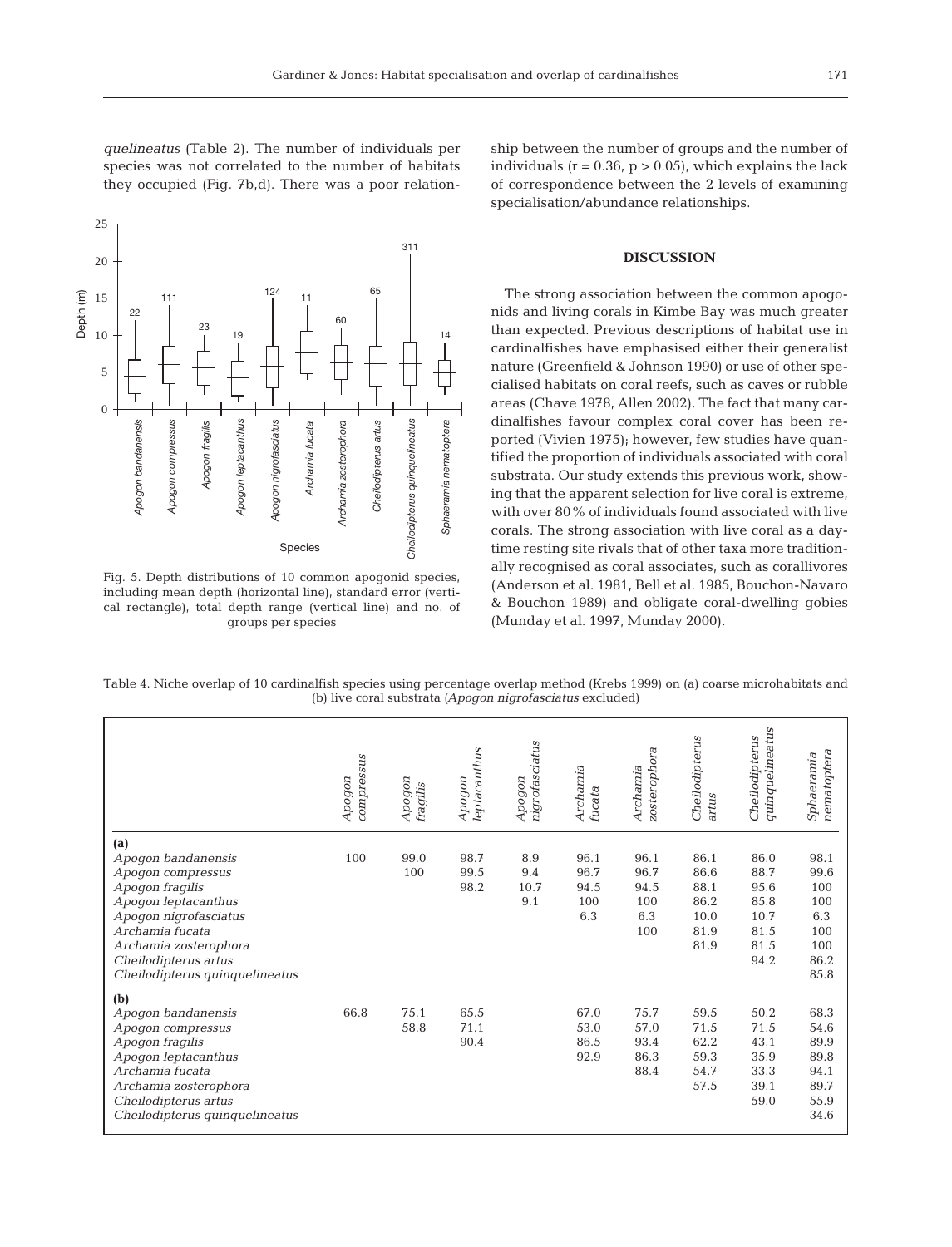

Fig. 6. Frequency distribution of multispecific aggregations of cardinalfish associated with *Porites cylindrica* outcrops (based on 74 observed aggregations). An aggregation is defined as more than 10 individuals resting together in the same coral head

The degree of habitat specialisation was even higher than indicated by the composite measure of coral cover. Apogonids were most often associated with branching corals, most notably a single species (*Porites cylindrica*). Approximately 60% of all individuals were observed in this single coral species, and almost all cardinalfish species were positively associated with it. A number of factors could explain the convergence in apparent selection for branching corals and this particular species. Firstly the quality of shelter has a strong influence on coral reef fish survivorship (e.g. Beukers & Jones 1997, Nemeth 1998). Apogonids would be expected to shelter in the coral species with architecture that offers them the maximum protection from

predators (Shulman 1985, Hixon & Beets 1989, 1993). The higher use of branching corals over plating and mound corals probably reflects differences in refuge space dimensions and subsequent survivorship.

Pomacentrid reef fish species settling into *P. cylindrica* appear to show higher survivorship than those settling into other coral habitats (Jones 1988). This may be true for apogonids; however, settlers appear less associated with substrata than adults. They frequently hover above coral heads and suffer from relatively high postsettlement mortality compared to other reef fish groups (Beukers-Stewart & Jones 2004). Secondly, the apparent selection of complex branching corals may reflect favourable hydrodynamic conditions. Apogonids are primarily nocturnal foragers but can also supplement their diet by day (Marnane & Bellwood 2002). Small eddies could concentrate availability of plankton within branching corals as well as minimise the energy fish expend in maintaining resting positions.

Our results suggest that although the common cardinalfish species present in Kimbe Bay vary in their degree of specialisation on live coral, most would be considered closer to the 'specialist' end of the scale. No species could be described as extreme generalists, occupying all substrata in accordance with their availability. The degree of habitat specialisation recorded here exceeds that described for cardinalfish assemblages in other locations (e.g. Greenfield & Johnson 1990). However, patterns described for particular species are supported by the literature where they are known. For example, Marnane (2001) and Nanami & Nishihira (2003) describe a similarly broad use of microhabitat types by *Cheilodipterus quinquelineatus*



Fig. 7. Relationship between microhabitat specialisation and abundance of 10 common cardinalfish species. Habitat specialisation is defined as the number of habitats utilised. Abundance measured both by no. groups and no. individuals per species. (a) Coarse substrata and total no. of groups. (b) Coarse substrata and total no. of individuals. (c) Live coral substrata and total no. of groups. (d) Live coral substrata and total no. of individuals.  $\star$  p < 0.01,  $\star$  p < 0.05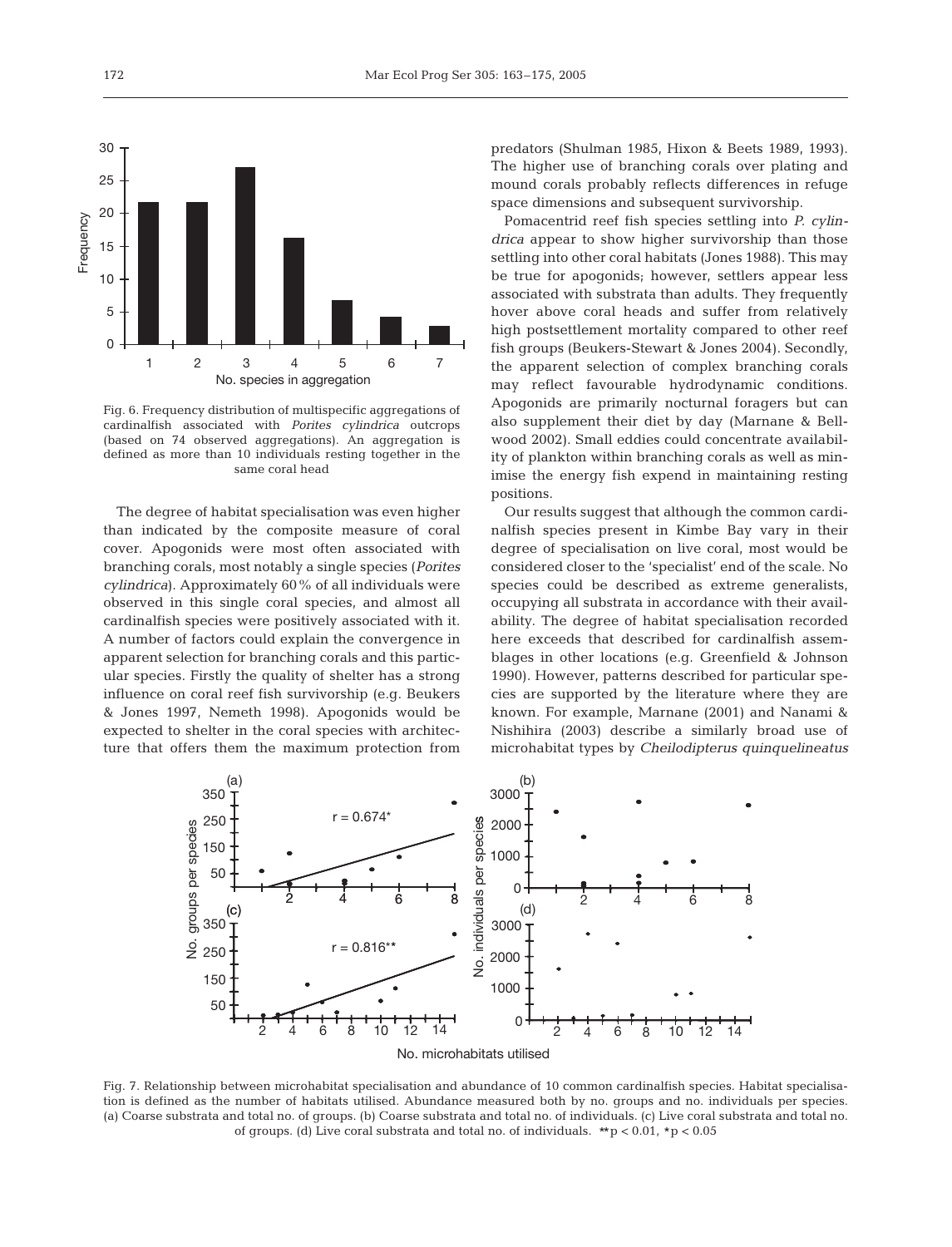and the similarity in microhabitat associations between it and *C. artus* (Marnane & Bellwood 2002).

It is not known to what degree patterns in Kimbe Bay represent true habitat specialisation or an apparent specialisation that reflects historic changes in the availability of preferred corals. In our study, *Porites cylindrica* appeared to be the only consistently available large coral colonies with a growth form that supported large aggregations of cardinalfishes. Coral cover in the inner part of Kimbe Bay is known to have undergone a massive decline over the last 8 yr due to a variety of factors (Jones et al. 2004, Munday 2004). The limited availability of other appropriately sized branching corals (e.g. *Acropora* spp.) could partially explain the low level of their utilisation by apogonids. Nevertheless, the current use of *P. cylindrica* by apogonids far exceeds its current availability. The actual degree of specialisation may be lower at locations supporting a much higher cover and diversity of corals, but this needs to be examined further.

The other unexpected finding in this study was that the high level of apparent specialisation on daytime resting sites was associated with a high overlap among species. Previous studies have emphasised limited diurnal segregation amongst reef zones (Greenfield & Johnson 1990, Marnane 2001, Marnane & Bellwood 2002), but here we show this extends to depths and microhabitats within zones. This low level of habitat partitioning does not follow from competition theory (Hutchinson 1957, Hardin 1960, MacArthur & Levins 1967), suggesting that the high level of specialisation on resting habitat is governed by other factors. However, competition may explain the partitioning of other resources such as food. Marnane and Bellwood (2002) have suggested that interspecific competition may be a causative factor in the division of apogonid nocturnal foraging habitats and prey.

The most likely potential source of competition during the day is for shelter sites. However, while coral species appear to vary in terms of the quality of the shelter they provide, the large number of outcrops of *Porites cylindrica* that were not occupied, the lack of microhabitat partitioning among fish species and the high frequency of multispecific colony formation all suggest that competition for shelter may be minimal (see also Greenfield & Johnson 1990). Any costs of competition for shelter in large aggregations may be offset by the advantages of living in mixed species groups. The typical reason given for fish shoaling behaviour is predator deterrence, by means of increasing predator detection, predator confusion and predator evasion and diluting the individual's mortality risk (Pitcher 1986). However, coral reef piscivores prey heavily on apogonids (Kingsford 1992, Beukers-Stewart & Jones 2004), and their aggregative behaviour (and large shoal sizes) may actually lead to densitydependent mortality (Connell 2000). Investigating group sizes, predation rates and other prey–predator interactions within apogonid aggregations will serve to expand our current understanding of ecological mechanisms and coral reef fish shoaling behaviour.

In theory, the competitive costs of specialising on a single habitat can be offset in patchy habitats by intraspecific aggregative behaviour, as this leaves space available to weak competitors (Atkinson & Shorrocks 1981). This model could apply to the apogonid assemblages in Kimbe Bay, if species that are weaker space competitors occupy different coral colonies to dominant competitor species. It could explain the lower niche overlap values found between the most and least specialised species. Further evaluation of the importance of competitive processes will require density and diversity manipulations of cardinalfish aggregations on *Porites cylindrica* colonies.

While the spatial scale of habitat examined here was considered relevant to the family's usual body size, partitioning may occur at a finer level of positioning within or around coral heads. For example, cavedwelling apogonids appear to partition space along gradients of light intensity and distance from cave entrances (Chave 1978). Also, different relative distances above/within protective habitat structures were observed for apogonid assemblages in southern Japan (Ida & Moyer 1974). Where multispecific use of one habitat type was evident, species appeared to segregate themselves by relative positions within coral colonies. For example, *Cheilodipterus* species were generally found beneath structures, while *Rhabdamia* species were found above structures in the water column, *Siphamia* species were deep inside them and *Apogon leptacanthus* was found in branch tips (Ida & Moyer 1974). Further work is necessary to examine this fine-scale level of partitioning in Kimbe Bay apogonid assemblages.

This study provides partial support for the prediction that the more specialised species will be less abundant than those capable of occupying a variety of habitats (Brown 1984). While this pattern has been observed for other coral reef fishes (Meekan et al. 1995, Munday 2000, Bean et al. 2002), the absence of a strong relationship between absolute abundance and specialisation for the apogonids was not unexpected, given that they all appear to be at the specialised end of the scale. Variation in microhabitat specialisation cannot be expected to explain differences in relative abundance when most species are specialised on the same coral species and aggregate together. Nevertheless, the number of groups was far greater in the less specialised species, suggesting that they have a more ubiquitous distribution. The degree of specialisation is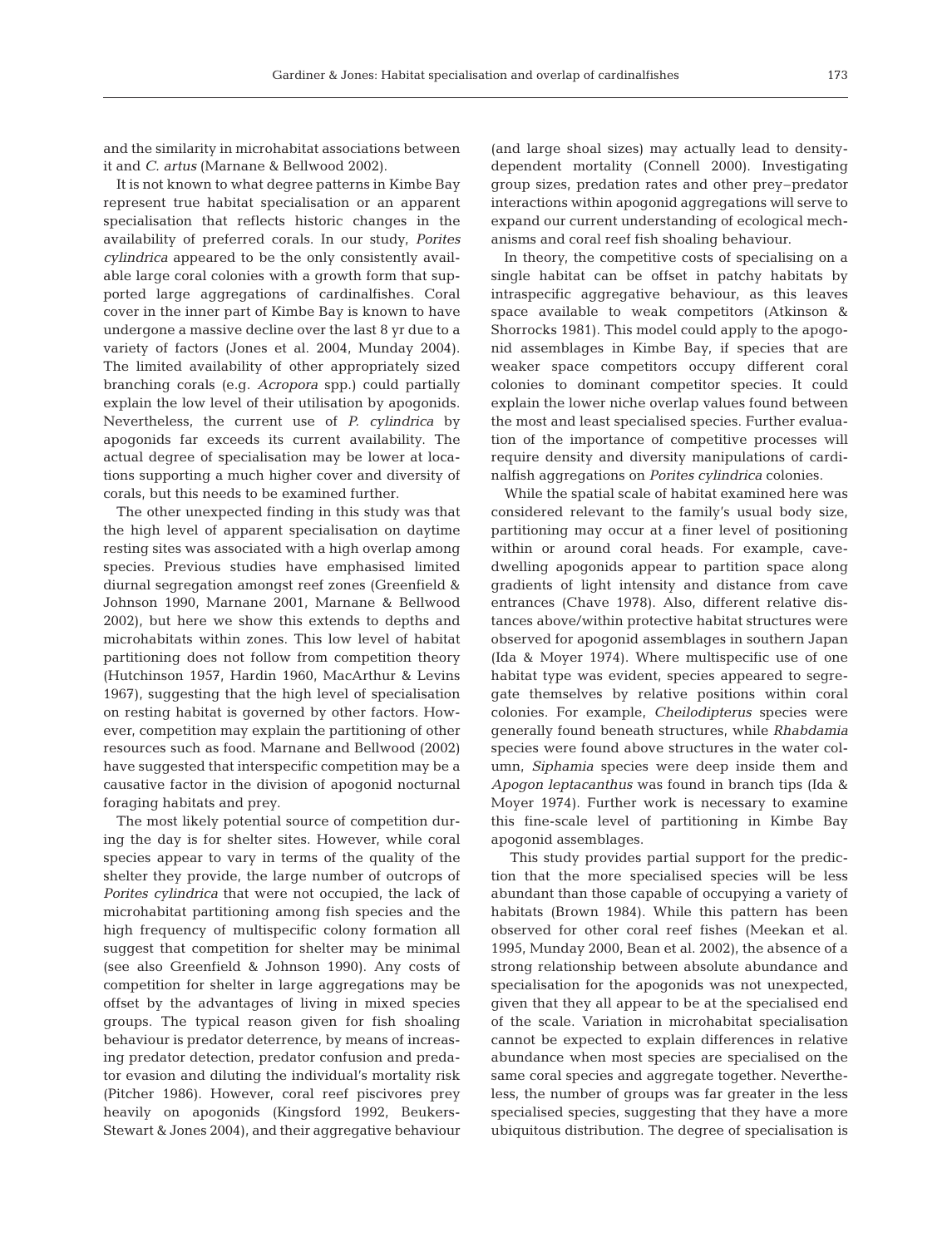probably only one of many factors affecting the distribution and abundance of cardinalfishes.

These results have important implications for the resilience of apogonid communities to the declining coral cover in many tropical regions (Wilkinson 2002, Gardner et al. 2003, Hughes et al. 2003), including Kimbe Bay (Jones et al. 2004, Munday 2004). The strong association with live, branching corals suggests that the biodiversity of cardinalfishes may be as threatened by habitat loss as many other typical reef fish families (Bouchon-Navaro et al. 1985, Jones et al. 2004, Munday 2004). *Porites cylindrica* appears to be more resistant than other branching corals to anthropogenic effects and global climate change (Marshall 2000). The apogonid community's apparent reliance upon it may reflect a greater availability of this coral compared to other branching corals in the bay. However, the dominant use of *P. cylindrica* by most apogonid species (shown here) and high site fidelity to it (Marnane 2000) suggest that the family's vulnerability is comparable to, if not greater than, other coral associated families.

In order to understand and preserve apogonid diversity, the basic dynamics of their multispecific communities and their relationship with branching corals need to be more fully understood. The experimental evaluation of habitat selection, how it is modified by habitat availability and how habitat use interacts with ecological processes, such as competition and predation, will all further our understanding of the apogonid family's vulnerability to habitat decline. Our hypothesis that the future of this fish guild in Kimbe Bay may now be dependent upon the fate of a single coral species (a likely remnant of branching coral cover) is deserving of a high research priority.

*Acknowledgements.* Many thanks to Mahonia Na Dari Research and Conservation Centre, Walindi Plantation Resort and D. Feary for logistic support and the traditional owners of the Tamare-Kilu reefs for allowing us to survey their reefs. This manuscript has benefited from discussions with M. McCormick, P. Munday, M. Srinivasan and C. Syms and from the comments of 3 anonymous reviewers. This project was supported by James Cook University and an Australian Research Council Grant to G.P.J.

## LITERATURE CITED

- Allen GR (2002) Marine fishes of tropical Australia and Southeast Asia. Western Australian Museum, Perth
- Allen GR, Munday PL (1994) Fish diversity of Kimbe Bay. In: The Nature Conservancy (ed) Kimbe Bay rapid ecological assessment: the coral reefs of Kimbe Bay (West New Britain, Papua New Guinea) Report No. 3, The Nature Conservancy, Auckland
- Anderson GRV, Ehrlich AH, Ehrlich PR, Roughgarden JD, Russell BC, Talbot FH (1981) The community structure of coral reef fishes. Am Nat 117:476–495
- Atkinson WD, Shorrocks B (1981) Competition on a divided

and ephemeral resource: a simulation model. J Anim Ecol 50:461–471

- Bean K, Jones GP, Caley MJ (2002) Relationships among distribution, abundance and microhabitat specialisation in a guild of coral reef triggerfish (family Balistidae). Mar Ecol Prog Ser 233:263–272
- Begon M, Harper JL, Townsend CR (1996) Ecology, 3rd edn. Blackwell, Oxford
- Bell J, Harmelin-Vivien M, Galzin R (1985) Large scale spatial variation in abundance of butterflyfishes (Chaetodontidae) on Polynesian reefs. Proc 5th Int Coral Reef Symp 5:421–426
- Beukers JS, Jones GP (1997) Habitat complexity modifies the impact of piscivores on a coral reef fish population. Oecologia 114:50–59
- Beukers-Stewart BD, Jones GP (2004) The influence of prey abundance on the feeding ecology of two piscivorous species of coral reef fish. J Exp Mar Biol Ecol 299:155–184
- Bouchon-Navaro Y, Bouchon C (1989) Correlations between chaetodontid fishes and coral communities of the Gulf of Aqaba (Red Sea). Environ Biol Fish 25:47–60
- Bouchon-Navaro Y, Bouchon C, Harmelin-Vivien M (1985) Impact of coral degradation on the chaetodontid fish assemblage (Moorea, French Polynesia) Proc 5th Int Coral Reef Symp 5:427–432
- Brown JH (1984) On the relationship between abundance and distribution of species. Am Nat 124:255–279
- Chave EH (1978) General ecology of six species of Hawaiian cardinalfishes. Pac Sci 32:245–270
- Clarke RD (1994) Habitat partitioning by chaenopsid blennies in Belize and the Virgin Islands. Copeia 1994:398–405
- Clarke RD (1996) Population shifts in two competing fish species on a degrading coral reef. Mar Ecol Prog Ser 137: 51–58
- Connell SD (2000) Is there safety-in-numbers for prey? Oikos 88:527–532
- Fowler AJ (1990) Spatial and temporal patterns of distribution and abundance of chaetodontid fishes at One Tree Reef, southern GBR. Mar Ecol Prog Ser 64:39–53
- Fox LR, Morrow PA (1981) Specialization: species property or local phenomenon. Science 211:887–893
- Fryxell JM, Lundberg P (1998) Individual behavior and community dynamics. Chapman & Hall, London
- Futuyama DJ, Moreno G (1988) The evolution of ecological specialization. Annu Rev Ecol Syst 19:207–233
- Gardner TA, Cote IM, Gill JA, Grant A, Watkinson AR (2003) Long-term region-wide declines in Caribbean corals. Science 301:958–961
- Green AL (1996) Spatial, temporal and ontogenetic patterns of habitat use by coral reef fishes (Family Labridae). Mar Ecol Prog Ser 133:1–11
- Greenfield DW, Johnson RK (1990) Heterogeneity in habitat choice in cardinalfish community structure. Copeia 1990: 1107–1114
- Hardin G (1960) The competitive exclusion principle. Science 131:1291–1297
- Hawkins JP, Roberts CM, Clark V (2000) The threatened status of restricted-range coral reef fish species. Anim Conserv 3:81–88
- Hixon MA, Beets JP (1989) Shelter characteristics and Caribbean fish assemblages: Experiments with artificial reefs. Bull Mar Sci 44:666–680
- Hixon MA, Beets JP (1993) Predation, prey refuges, and the structure of coral-reef fish assemblages. Ecol Monogr 63: 77–101
- Hourigan TF (1989) Environmental determinants of butterflyfish social systems. Environ Biol Fish 25:61–78